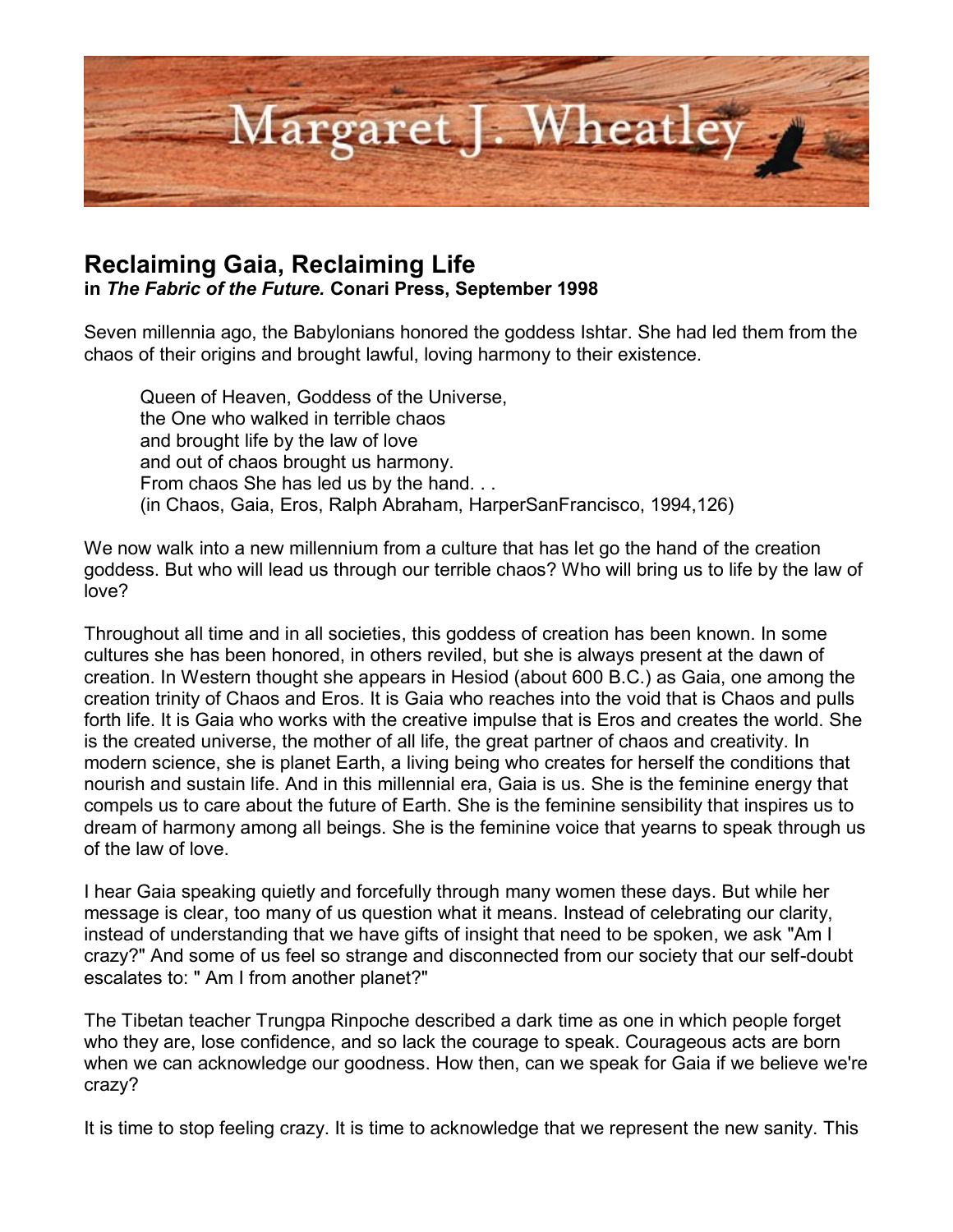new sanity (which is the ancient teachings of many peoples) tells us how to be with life in a way that blesses, nurtures, and creates. It tells us how to extend our Gaian reach into the genuine chaos of this age and from it secure the wisdom that will transform us.

In my own work, I am seeking to bring the Gaian voice I hear into organizations of all varieties. How can we create organizations worthy of human habitation, where life flourishes and creativity is a delight? How could we organize human endeavor if we understood how our Gaian planet has organized herself? In asking these questions within organizations, I hope to have us realize that we have choice in how we organize, that there are other beliefs and methods available to us that are far more life sustaining than our current practices. I know that I am giving new voice to beliefs that were once widely known. I also know that I am speaking them into a world that effectively deposed and banished them from public speech about three hundred years ago when the image of a clockwork, mechanical universe gained hegemony.

A few years ago, as the Gaian voices competed with those that told me I was insane, I discovered a new role for myself and all those haunted by ancient images of peace and possibility. I discovered that I could describe myself as the teller of a new story, a new cosmic creation story.

I was introduced to the critical nature of this teller-of-new-stories role in reading the work of physicist Brian Swimme. Brian, partnering with Thomas Berry, has spent the past several years developing a new story of the universe. They believe that only by creating a new cosmic story can we usher in a new era of human and planetary health. (see The Universe Story, with Thomas Berry, HarperSanFrancisco, 1992)

Lest you believe that cosmic stories belong only to physicists or theologians, their idea of a cosmic story is one that answers such questions as: What's going on? Where did everything come from? Why are you doing what you do?

Gaian voices answer these questions with a new story that differs in all ways from our current Western cosmology. Because Gaia's story is about life, I know that as women we embody a profound sensibility to this story. And I have come to believe that it is our responsibility to lend our voice and authority to this new cosmic story that Gaia is sharing with and through us. I would like to contrast in some detail the new and the old stories. My hope is that in seeing the great polarities between these two, you will feel that you have no choice but to give courageous voice to the new.

The old story is a story of dominion and control, and all-encompassing materialism. Western culture has been developing this story far longer than three hundred years, but it was in the 17th century, with the advent of modern science, that it became destructively pervasive. Modern science promised that it was within human province to understand the workings of the universe, and to gain complete mastery over physical matter. This promise grew from the image of the universe as a grand, clockwork machine. If the world was a machine, we could understand it through minute dissection, we would engineer it to do what we saw fit, and we would fix it through our engineering brilliance. This hypnotic image of powers beyond previous human imagination gradually crept into everything we looked at: our bodies were seen as the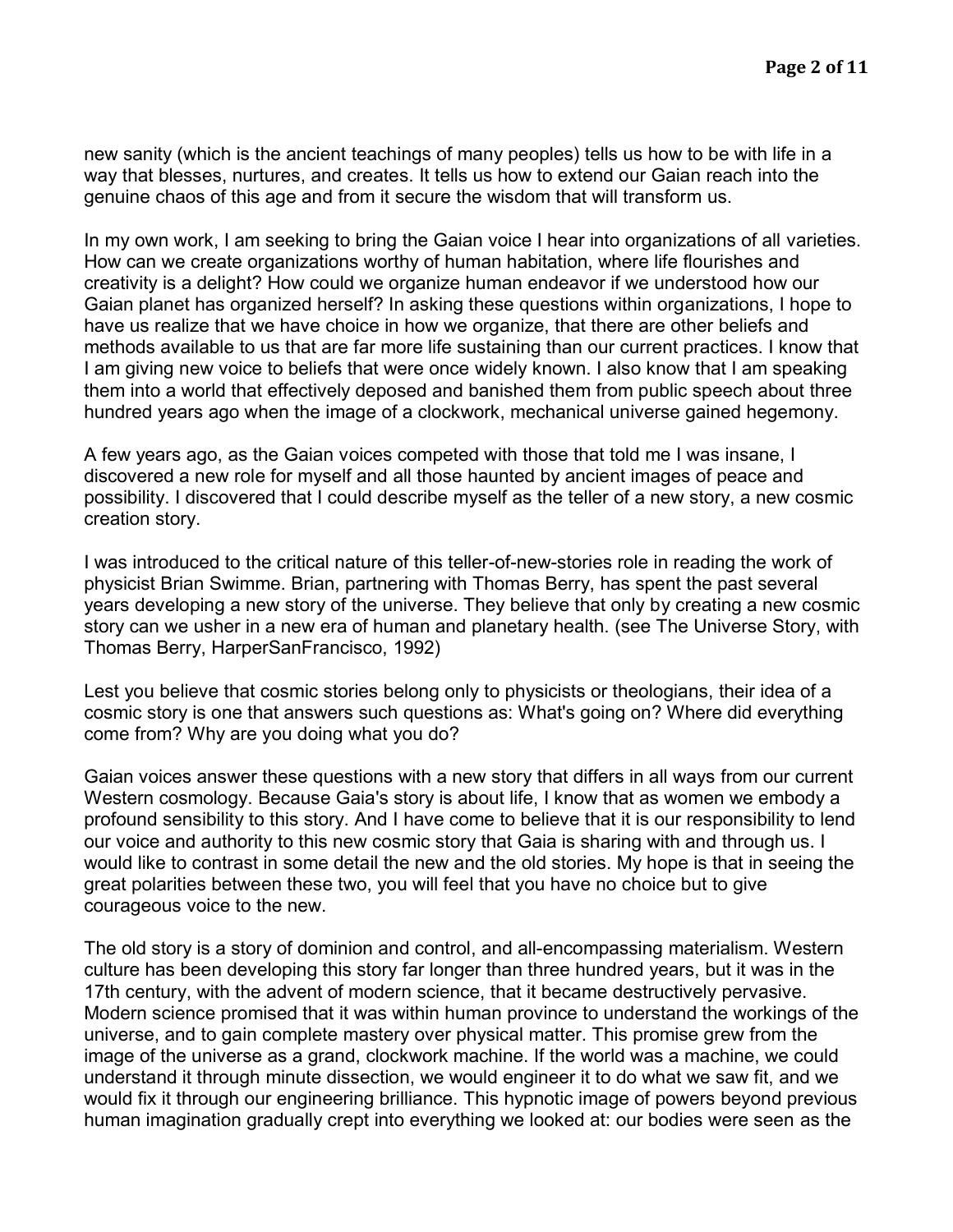ultimate machines; our organizations had all the parts and specifications to assure well-oiled performance; and in science, where it had all begun, too many scientists confused metaphor with reality and believed life was a machine.

This dream still wields immense power over us. In most endeavors--in science, health, organizational management, self-help--the focus is on creating better functioning machines. For every problem, we quickly leap to technical solutions, even if technology is the cause of the initial problem. Science will still save us, no matter the earthly mess we've created. In our bodies, our greatest ills, perhaps even death, will vanish once we conquer the challenges of genetic engineering. We replace the faulty part, reengineer the organization, install a new behavior or attitude, create a better fit, recharge our batteries. The language and thinking is all machines. And we remain seduced by this image because it's the only vision that promises us we can conquer life's cyclical nature, our one hope of escape from Gaia's incessant demands for creation and destruction.

This story of complete dominion over matter was given life by control's faithful partner, fear. We seek to control that which we fear. When it resists our control, we become even more afraid. We seek to find other, more successful means of controlling it. We become entangled in a cycle of exerting control, failing to control, exerting harsher control, failing again. The fear that arises from this cycle is notable in many of us. It is especially notable in our organizations. Things aren't working as we had hoped, our control is failing, but we know of no other way to proceed. The world becomes ever more fearsome as we realize the depths of our ignorance and confront our true powerlessness. Yet it is from this place, from an acknowledgment of our ignorance and lack of power, that the call can go out for a new story.

But the old story has further dimensions worth noting. This story has had a particularly pernicious effect on how we think about one another, and how we approach the task of organizing any human endeavor. When we conceived of ourselves as machines, we gave up most of what is essential to being human. We created ourselves devoid of spirit, will, passion, compassion, even intelligence. Machines have none of these characteristics innately, and none of them can be built into its specifications. The imagery is so foreign to what we know and feel to be true about ourselves that it seems strange that we ever adopted this as an accurate description of being human. But we did, and we do. A colleague of mine, as he was about to work with a group of oil company engineers, was warned that they had "heads of cement." He cheerfully remarked that it didn't matter, because they all had hearts, didn't they? "Well," they replied, "we call it a pump."

The engineering image of ourselves has led to organizational lives where we believe we can ignore the deep realities of human existence. We can ignore that people carry spiritual questions and quests into their work; we can ignore that people need love and acknowledgment; we can pretend that emotions are not part of our worklives; we can pretend we don't have families, or health crises, or deep worries. In essence, we take the complexity of human life and organize it away. It is not part of the story we want to believe. We want a story of simple dimensions: people are machines and can be controlled to perform with the same efficiency and predictability.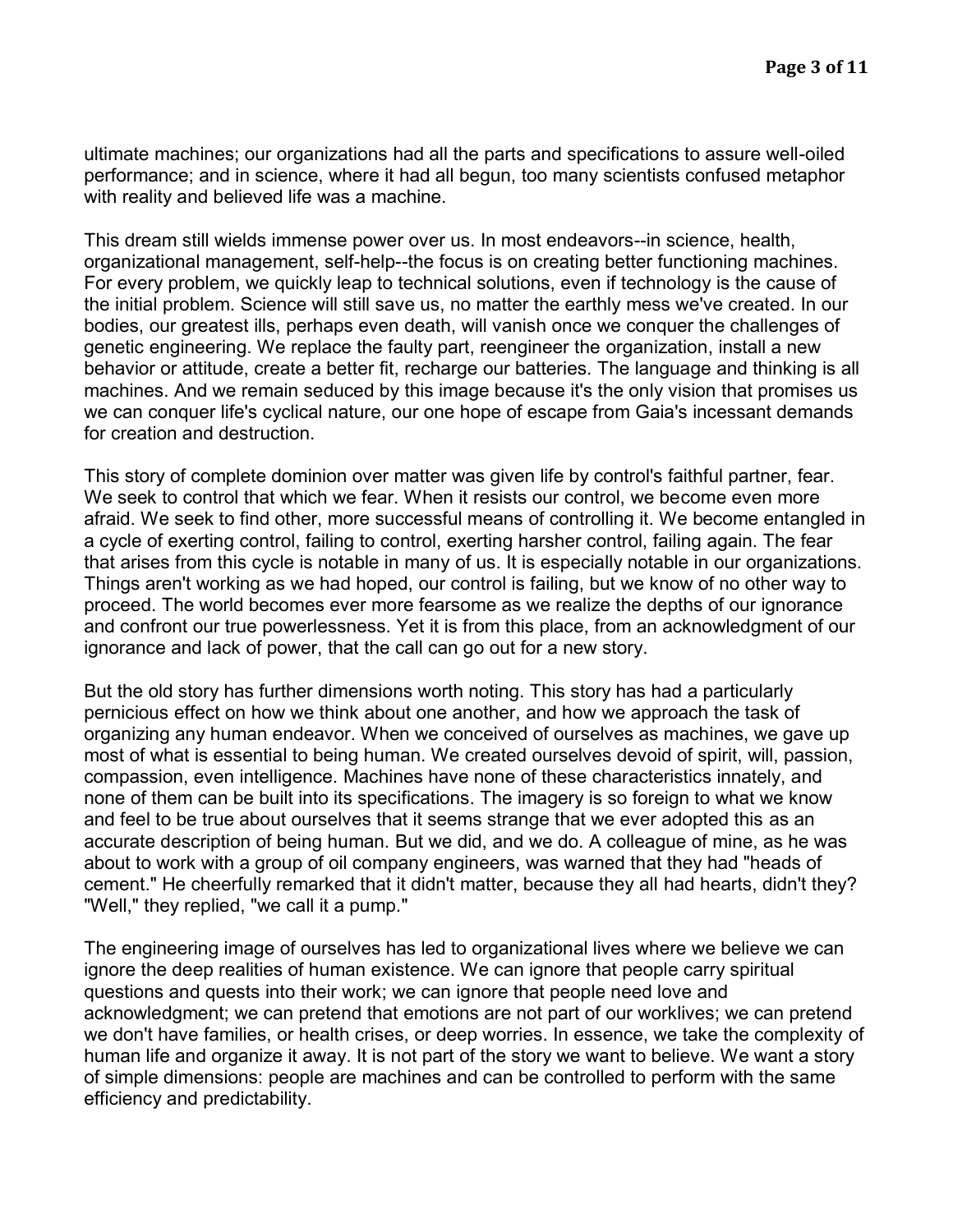It is important to recognize that in our experience, people never behave like machines. When given directions, we insist on putting our unique spin on them. When told to follow orders, we resist in obvious or subtle ways. When told to accept someone else's solution, or to institute a program created elsewhere, we deny that it has sufficient value.

When we meet with such non-mechanical responses, we've had two different options. We can criticize our own leadership, or we can blame everyone else. If we as leader are the problem, perhaps it's due to poor communication skills; perhaps we aren't visionary enough; maybe we chose the wrong sales technique. If our colleagues (or children, or friends) are the problem, it must be that they lack motivation, or a clear sense of responsibility, or it could be that this time we've just been cursed with an obstinate and rebellious group. With so much blame looking for targets, we haven't stopped long enough to question our basic beliefs about each other. Are expectations of machine-like obedience and regularity appropriate when working with other people?

Trying to be an effective leader in this machine story is especially exhausting. The story say that he or she is leading a group of lifeless, empty automatons who are just waiting to be filled with vision and direction and intelligence. The leader is responsible for providing everything: the organizational mission and values, the organizational structure, the plans, the supervision. The leader must also figure out, through clever use of incentives or coercives, how to pump energy into this lifeless mass. Once the pump is primed, he or she must then rush hither and yon to make sure that everyone is clanking along in the same direction, at the established speed, with no diversions. It is the role of the leader to provide the organizing energy for a system that is believed to have no internal capacities for self-creation, self-organization, or self-transcendence.

As I reflect on the awful demands placed on leaders by the old story, I wonder how anyone could survive in that job. Yet the mechanistic story has created roles for all of us that are equally deadly. It has led us to believe that we, with our unpredictable behaviors, our passions, our independence, our creativity, our consciousness - that we are the problem rather than the blessing. In fact, our rebellious and untrustworthy natures are the very reason we need to create organizations as we do. How else could we structure such recalcitrance into vehicles of efficient production?

In this story, such key human traits as uniqueness, free will, and creativity pose enormous problems. Machines are built to do repetitive functions that require no thought and minimal adjustment. Conformity and compliance are key values. Creativity is unwanted, because it is always surprising and therefore uncontrollable. If we tolerate creative expressions, this leads to unmanageable levels of diversity. A machine world is willing to sacrifice exploration for prediction. Guaranteed levels of performance are preferable to surprising breakthroughs. In our machine organizations, we try to extinguish individuality in order to reach our goal of certainty. We trade uniqueness for control, and barter our humanness for petty performance measures.

It is one of the great ironies of our age that we created organizations to constrain our problematic human natures, and now the only thing that can save these organizations is a full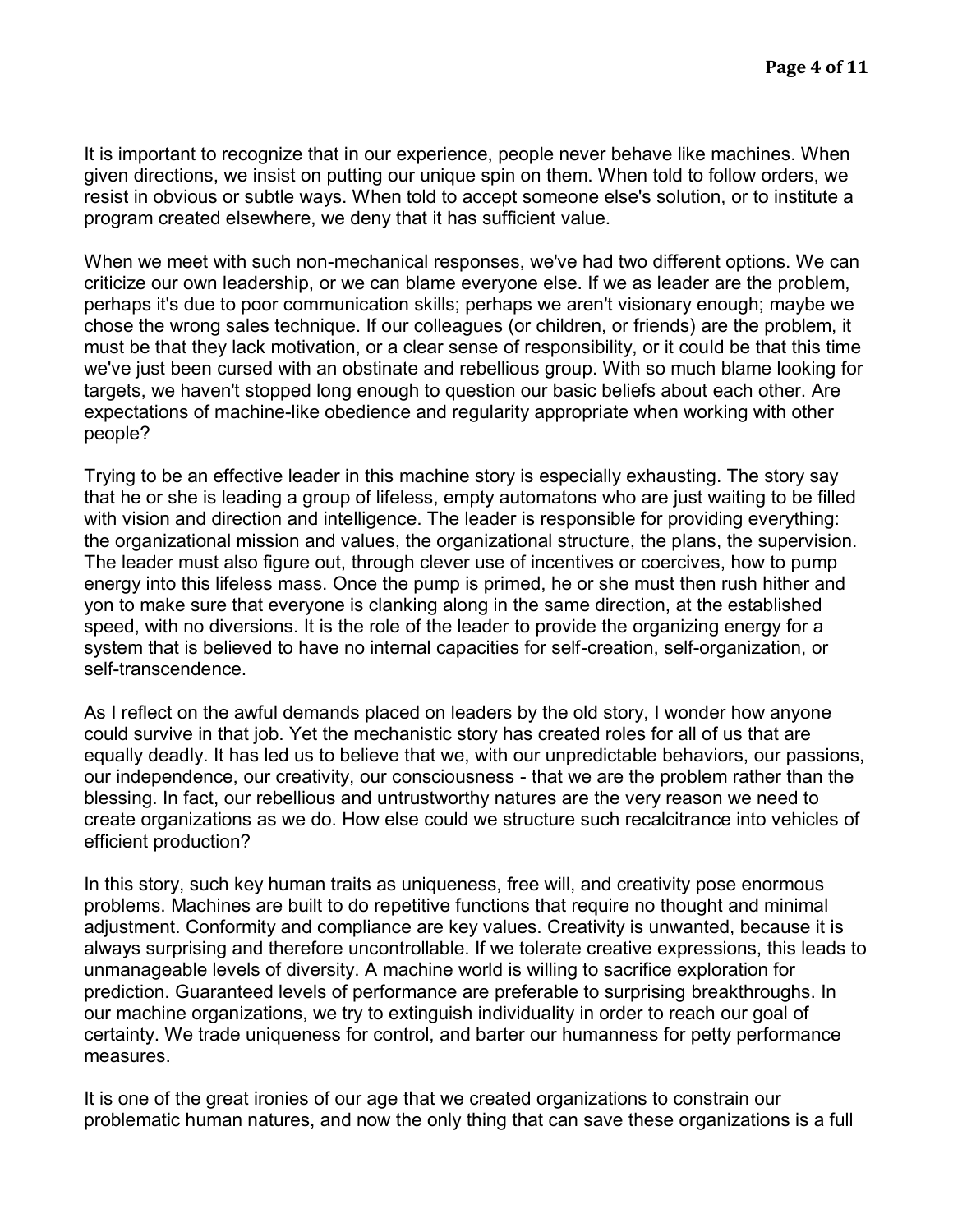appreciation of the expansive capacities of us humans.

So it is time for the new story. Our old one, with its alienating myths, is eating away at us from the inside, rotting from its core. Fewer of us can tell it with any conviction. Increasing numbers of us have heard the Gaian voice and seen in our experience ways of being together that celebrate and affirm life. More and more we are in conversations where we speak of the great forces of life-love, purpose, soul, spirit, freedom, courage, integrity, meaning. The new story is being born in these conversations. We are learning to give voice to a different and fuller sense of who we really are.

The new story is a tale of the primal trinity of Gaia, Chaos and Eros. Once our machine glasses have been set aside, we can see life's ebullient creativity and life's great need for other life. We see a world whose two great organizing energies are the need to create and the need for relationships. We see a world where there is no such thing as an independent individual, and no need for a leader to take on as much responsibility as we've demanded in the past.

As I develop some of the major themes of this new story of life, I draw first on the work of modern science. However, science is only the most recent voice. We hear Gaia's story in primal wisdom traditions, in today's indigenous tribes, in most spiritual thought, and in poets old and new. It is a story that has never been forgotten by any of us, and that has been held for us continually by many peoples and cultures. Yet for those of us exhausted by the old mechanistic tale, it feels new. And it certainly opens us to new discoveries about who we are as people, as organizations, and as women.

For me, one of the most wonderful contrasts of the old and new stories came from thinking about a passage I read in Kevin Kelly's book, *Out of Control* (Addison-Wesley, 1994). As he reached for language to describe life, he moved into sheer exuberance. (I always pay attention when a scientist uses poetry or exuberant language-I know that something has touched him or her at a level of awareness that I don't want to ignore.) Kelly was trying to describe the ceaseless creativity that characterizes life. He said that life gives to itself this great freedom, the freedom to become. Then he asked, "Becoming what?" and went on to answer:

Becoming becoming. Life is on its way to further complications, further deepness and mystery, further processes of becoming and change. Life is circles of becoming, an autocatalytic set, inflaming itself with its own sparks, breeding upon itself more life and more wildness and more 'becomingness.' Life has no conditions, no moments that are not instantly becoming something more than life itself.

Kelly's passionate description of Gaian processes that inflame, breed more life and wildness, and create more deepness and mystery, stands in stark contrast to the expectations we have held for one another. Contrast Kelly's description of life with the lives we describe when we design an organizational chart. The contrast between the two is both funny and sobering. Could we even begin to tolerate such levels of passion and creativity in our organizations? But can we survive without them?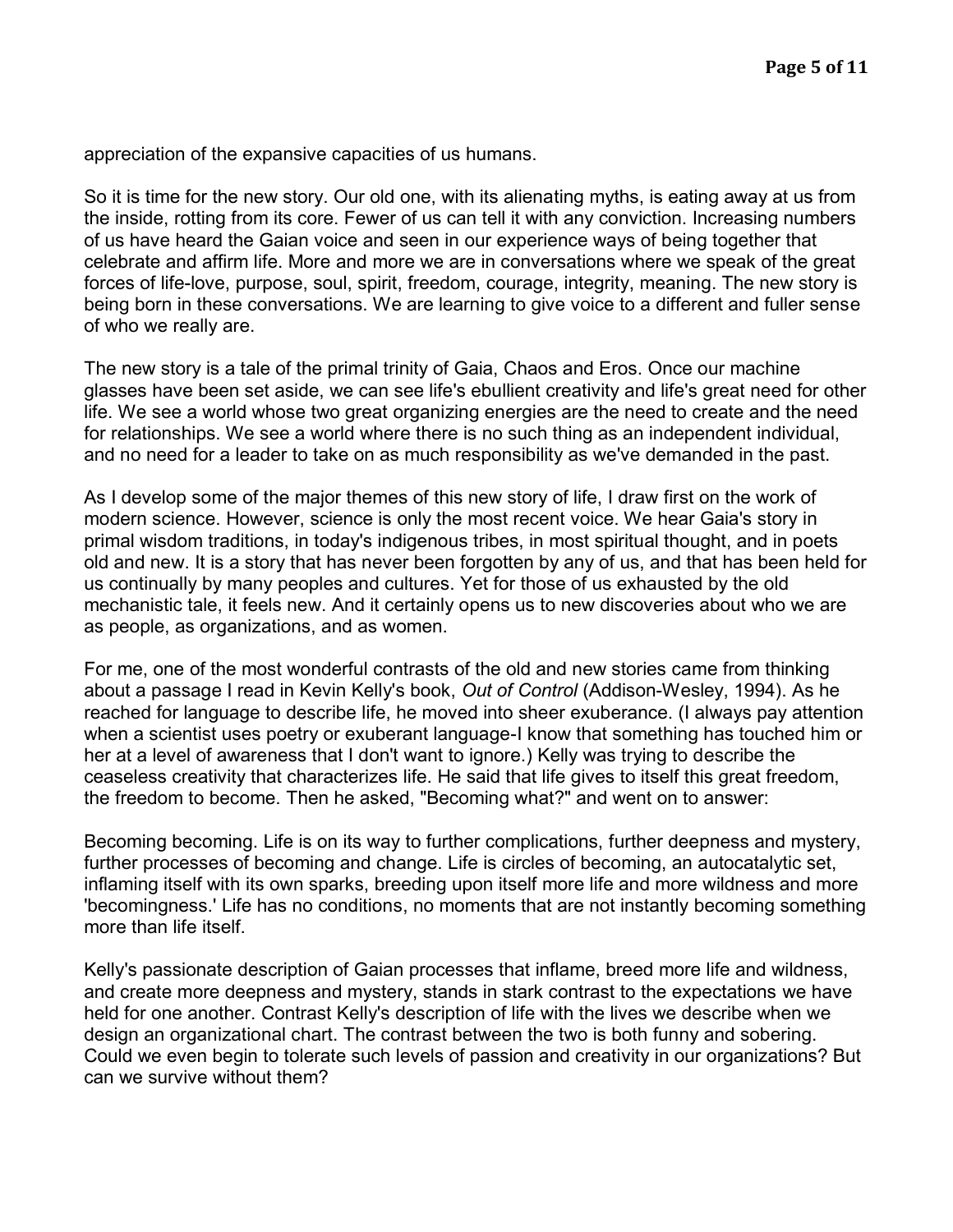In the 1960's, the great American poet A.R. Ammons told the same story in different and precise language (*Tape for the Turn of the Year*, W. W. Norton and Company, Inc. 1965) :

Don't establish the boundaries first the squares, triangles, boxes of preconceived possibility, and then pour life into them, trimming off left-over edges, ending potential: let centers proliferate from self-justifying motions!

In both recent science and poetry we are remembering a story about life that has creativity and connectedness as its essential themes. As we use this new story to look into our organizational lives, it offers us images of how we could be together that are both startling and enticing. It offers us images of organizations where our diversity--our uniqueness--is essential and revered. It offers us an arena big enough to embrace the full expression of our infinitely creative human natures. And for the first time in a long time, it offers us the recognition that we humans are, in the words of physicist Ilya Prigogine, "the most striking realization of the laws of nature." We can use ourselves and what we know about ourselves to understand the universe. By observing with new eyes the processes of creation in us, we can understand the forces that create galaxies, move continents, and give birth to stars. No longer intent on describing ourselves as the machines we thought the universe to be, we are encouraged now to describe the universe through the life we know we are.

As we look at life through the lens of human nature and human desire, we are presented with some wonderful realizations. Our own desire for autonomy and creativity is reflected in all life. Life appears as boundlessly creative, searching for new possibilities and new capacities wherever it can. Observing the diversity of life forms has become a humbling experience for many biologists. At this point, no one knows how many different species there are, or where the next forms of life will appear, except that now we even expect them to appear elsewhere in our solar system.

Life is born from this unquenchable need to be. One of the most interesting definitions of life in modern biology is that something is considered alive if it has the capacity to create itself. The term for this is autopoiesis-self-creation--from the same root as poetry. At the very heart of our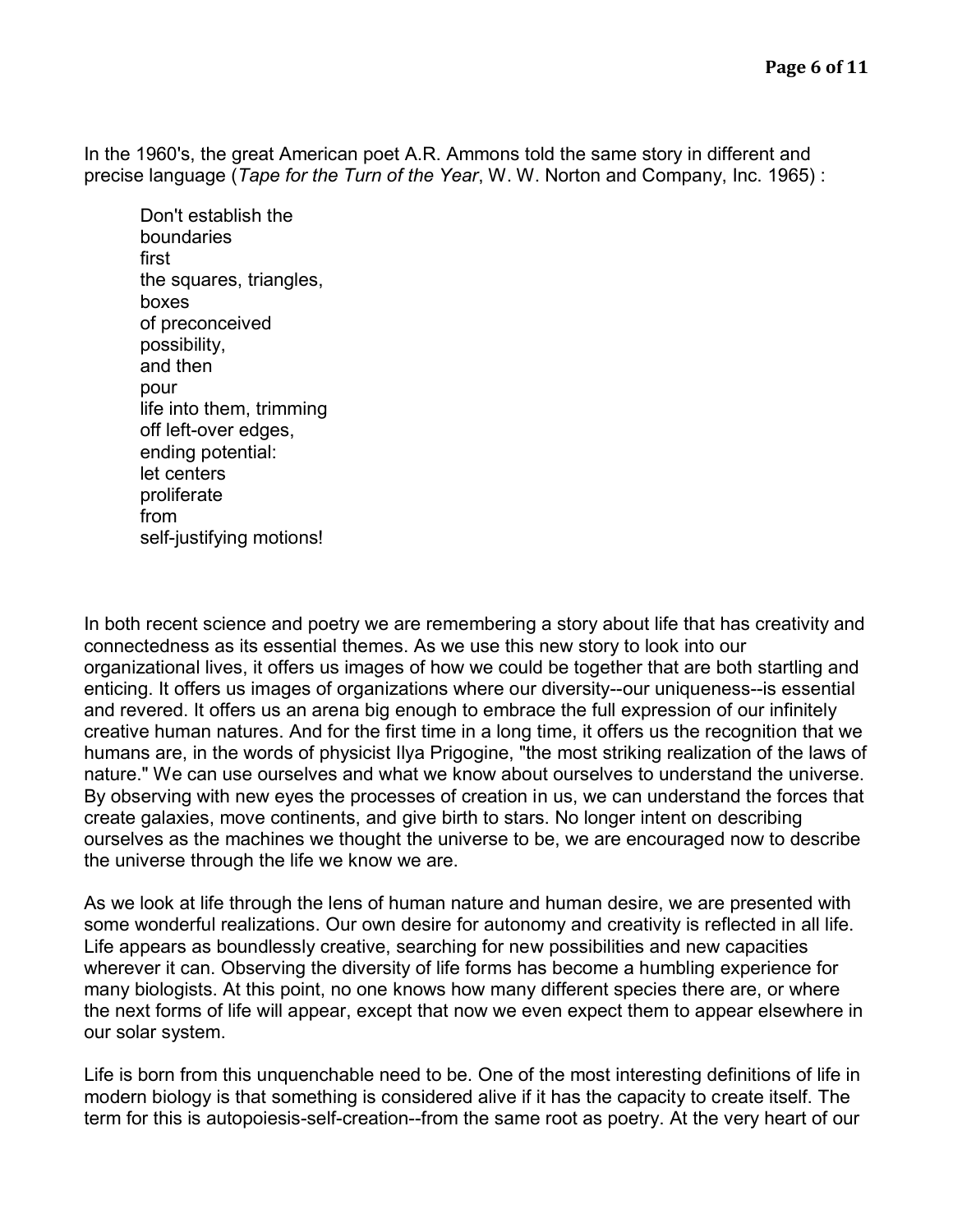ideas about life is this definition that life begins from the desire to create something original, to bring a new being into form.

As I have read about and observed more consciously the incredible diversity of life, I have felt witness to a creativity that has little to do with the survival struggles that we thought explained everything. Newness appears not for simple utilitarian purposes, but just because it is possible to be inventive. Life gives to itself the freedom to become because life is about discovering new possibilities, new forms of expression. Two Chilean biologists, Francisco Varela and Humberto Maturana, observe that life responds not to "survival of the fittest," but to the greater space of experimentation of "survival of the fit." Many designs, many adaptations are possible, and organisms enjoy far more freedom to experiment than we humans, with our insane demand to "Get it right the first time."

The freedom to experiment, to tinker oneself into a form of being that can live and reproduce, leads to diversity that has no bounds. In my own telling of the Gaian story, I believe that the very purpose of life is to explore newness, that newness is a primary value embraced by all life, a primary force that encourages life into new discoveries. The need and ability to create one's self is a force we see quite clearly in human experience, but which we have greatly misunderstood in our organizational lives.

The second great force to add to this cosmic story is that life needs other life. Life needs relationships in order to exist. Gaia is not lonely. It is impossible to look into the natural world and find a separated individual. As an African proverb states: "Alone, I have seen many marvelous things, none of which were true." Biologist Lynn Margulis expresses a similar idea when she comments that independence is a political concept, not a biological concept. Everywhere life displays itself as complex, tangled, messy webs of relationships. From these relationships, life creates systems that offer greater stability and support than life lived alone. Organisms shape themselves in response to their neighbors and their environments. All respond to one another, co-evolving and co-creating the complex systems of organization that we see in nature. Life is systems-seeking. It seeks organization. Organization is a naturally occurring phenomenon. Self-organization is the powerful force by which Gaia created herself through relationships, creating all the living systems we see. She knows how to organize from the inside out, from partnering with neighbors rather than from imposition and control.

These self-organizing systems have the capacity to create for themselves the organizations that we thought had to be provided to them. Self-organizing systems create structures and pathways, networks of communication, values and meaning, behaviors and norms. In essence, they do for themselves most of what we believed we had to do to them. Rather than thinking of organization as an imposed structure, plan, design, or role, it is clear that in life, organization arises from the interactions and needs of individuals who have decided to come together. We see the results of these relationships in the forms that arise; but it is important, especially because we are so easily seduced by material forms, to look past these manifestations to the desire for relationship that gave birth to the forms.

It is easy to observe the clash of the old and new stories in many places, but one arena where it is painfully visible is in organizations that we create to fulfill some special purpose, some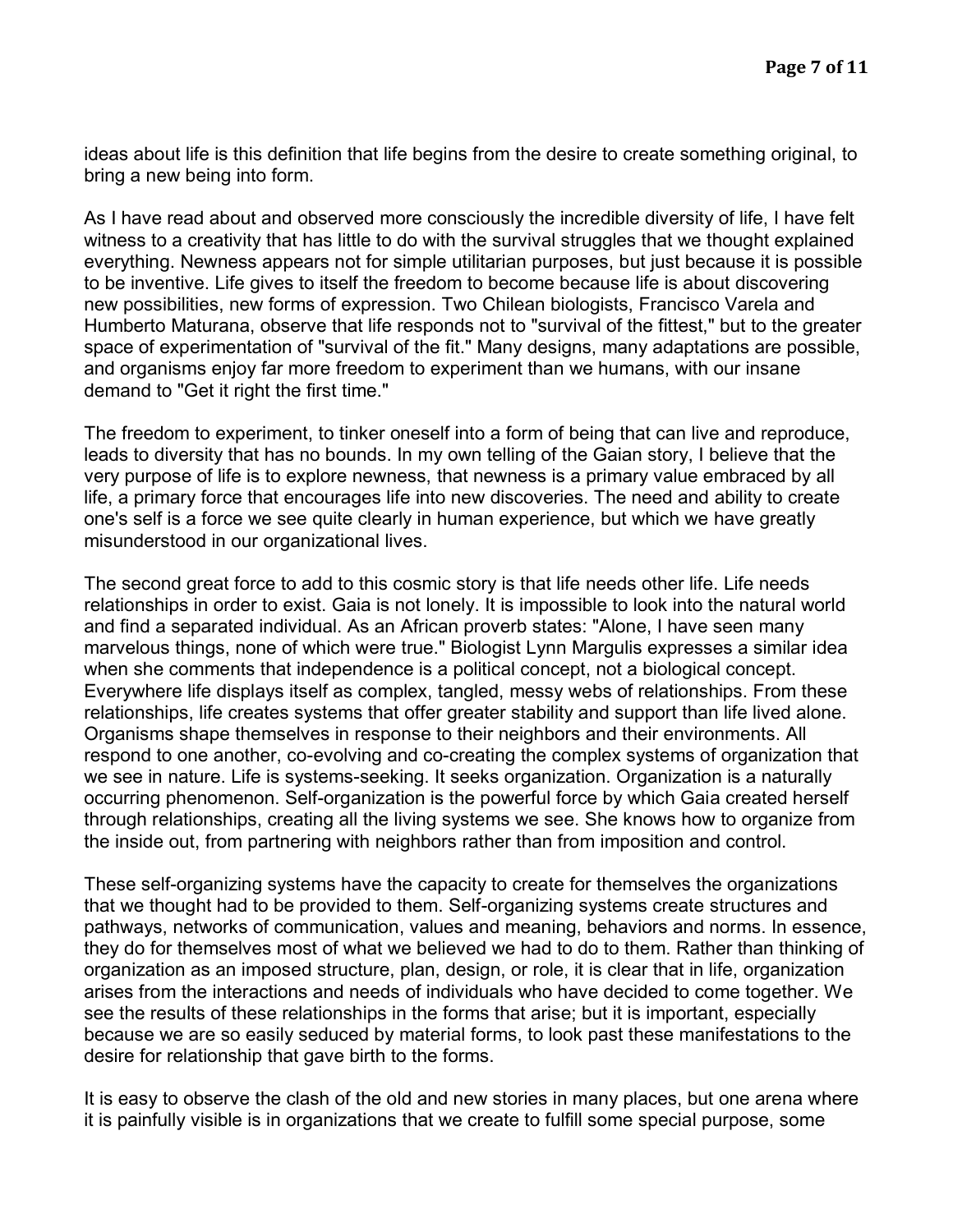important call. People came together in response to the call; they joined because they knew that more was possible by organizing together than by staying alone. Their dream of contribution required an organization to move it forward. In their desire to find meaning in life, to bring more good into the world, to seek out others, they are bearing witness to the new story.

But the clash with old beliefs and images occurs as soon as we embark on the task of creating an organization. We move back to machine ideas about structures, roles, designs, leaders. We create organizations from the outside, imposing these limiting designs on the rich desires of those who have come together. We sever relationships by creating boxes; we ignore meaning by focusing on procedures. Over time, the organization that was created in response to a deep call becomes a rigid structure that impedes fulfilling that call. People come to resent the organization they created, because now it is a major impediment to their creativity, to their faith, to their purposeful dreams.

Gaia holds out different images of organization - she teaches us that we, when we join together, are capable of giving birth to the form of the organization, to the plans, to the values, to the vision. All of life is self-organizing and so are we. But her new story also details a process for organizing that stands in shocking contrast to the images of well-planned, wellorchestrated, well-supervised organizing. I can summarize Gaia's organizing process quite simply: Life seeks organization, but it uses messes to get there. Organization is a process, not a structure. The process of organizing is difficult to chart because it happens in many places, simultaneously, within messy and expanding webs. It involves creating relationships around a shared sense of purpose, exchanging and creating information, learning constantly, paying attention to the results of our efforts, co-adapting, co-evolving, developing wisdom as we learn, staying clear about our purpose, being alert to changes from all directions. Living systems give form to their organization, and evolve those forms into new ones, because of exquisite capacities to create meaning together, to communicate, and to notice what's happening. These are the capacities that give any organization its true liveliness, that support life's desire to selforganize.

In the Gaian story, we are introduced to a world where life gives birth to itself in response to two powerful forces, the need to create one's self as an exploration of newness, and the need to reach out for relationships with others. I could similarly describe these as the force of Chaos, where creativity and freedom abound, and the force of Eros, where we are impelled to create through attraction. These forces never disappear from life. Even if we deny them, we can never extinguish them. They are always active, even in the most repressive human organizations. Life can never stop asserting its need to create itself, and life never stops searching for other life.

We fail to acknowledge these unstoppable forces of life whenever we try to impose direction and control. But life always pushes back against our demands for obedience. When this happens, instead of learning about life, we tend to see others "difficult" behaviors as justification for a more controlling style. I believe that most of the failures and discontents in our organizational lives can be understood as the result of this denial of life's forces, and the pushing back of life against a story that excludes them.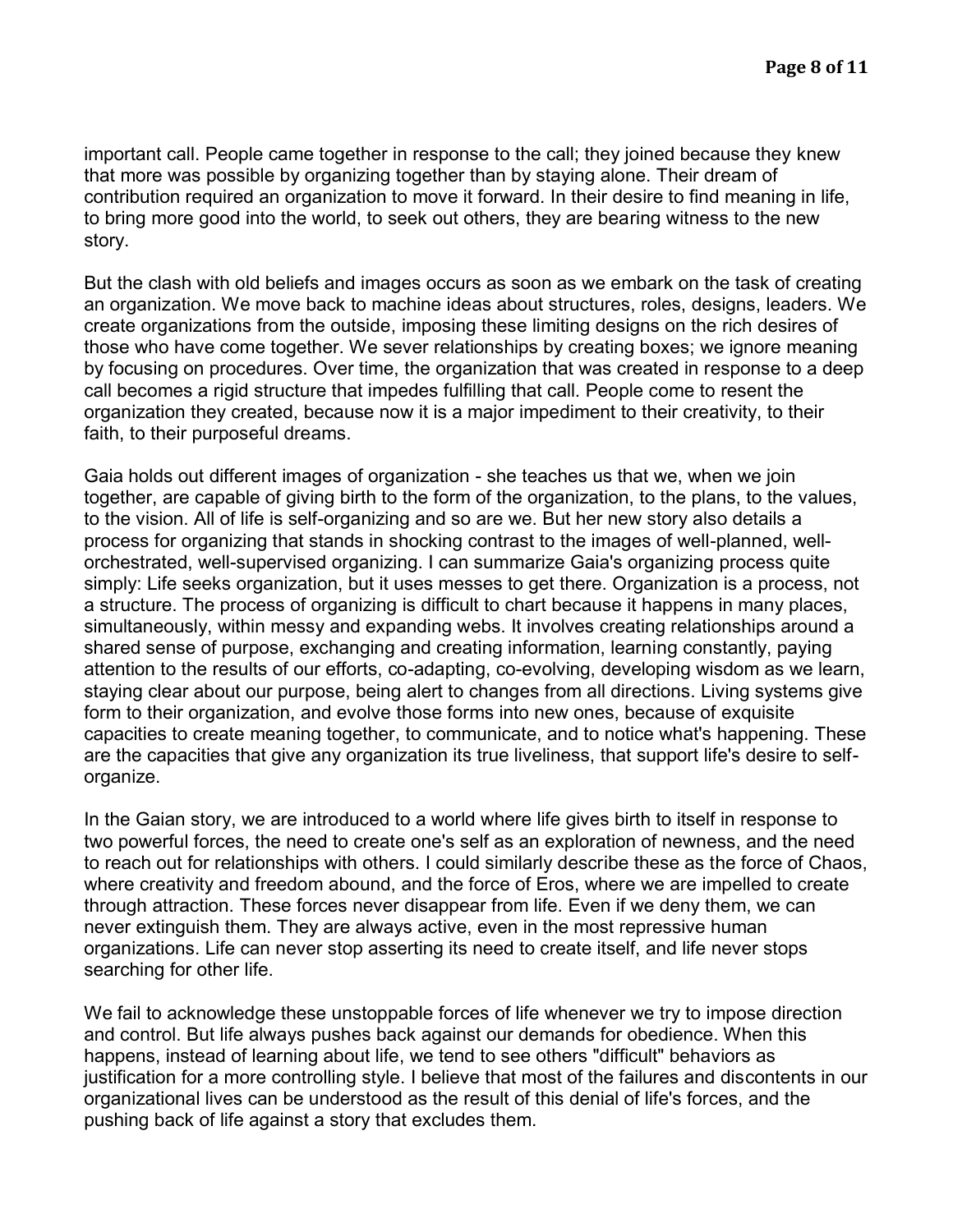As an example of these competing forces, think about how many times you have engaged in conversations about "resistance to change." I have participated in far too many of these, and in the old days as a consultant, when I still thought that it was me who was "managing" change, my colleagues and I always were thoughtful enough to plan a campaign to overcome this resistance. Contrast this view that humans resist change with Kelly's images of life as "further processes of becoming and change . . . circles of becoming, inflaming itself with its own sparks, breeding upon itself more life and more wildness." Who's telling the right story? Do we, as a species, dig in our heels while the rest of life is engaged in this awesome dance of creation? Are we the only problem, whereas the rest of life participates in something wild and wonderful?

The old story asserts that resistance to change is a fact of life. In a world that sought stability and control and feared chaos, change has always been frightening. But Gaia has always partnered with Chaos and Eros. Resistance is not a fact of life, but evidence of an act of insult against life. Life is in motion, constantly creating, exploring, discovering. Newness is its desire. Nothing alive, including us, resists these great creative motions. But all of life resists control. All of life pushes back against any process that inhibits its freedom to create itself.

In organizations of the old story, plans and designs are constantly being imposed. People are told what to do all the time. As a final insult, we go outside the organization to look for answers, returning with experts that we offer up as great gifts. Yet those in the organization can only see these external and imposed solutions as insults. Their creativity has been dismissed, their opportunity to discover something new for the organization has been denied. When we deny life's need to create, life pushes back. We label it resistance and invent strategies to overcome it. But we would do far better if we changed the story and learned how to invoke the resident creativity of everyone. We need to work with these insistent creative forces or they will be provoked to work against us.

And most organizations deny the systems-seeking, self-organizing forces that are always present, the forces that, in fact, are responsible for uncharted levels of contribution and innovation. These fail to get reported because they occur outside "the boxes of preconceived possibility." There is no better indicator of the daily but unrecognized contributions made by people than when a municipal union decides to "work to rule." These unions are prohibited from going on strike. But they have developed an effective form of protest against problematic working conditions. They work only according to the rule book. They only follow policies and job descriptions. Even though the rule books and policy manuals were designed to create productive employees, as soon as they take them literally, cities cease running, effective civil functioning stops. What they demonstrate so forcefully is that no organization can function on the planned contributions of its members. Every organization relies intensely on its members going beyond the rules and roles. The organization relies on its members to figure out what needs to be done, to solve unexpected problems, to contribute in a crisis situation. But although organizations depend on this self-organizing activity, leaders seldom acknowledge it.

We also deny these system-seeking forces when we narrow people to self-serving work, when we pit colleagues against one another to improve performance, when we believe people are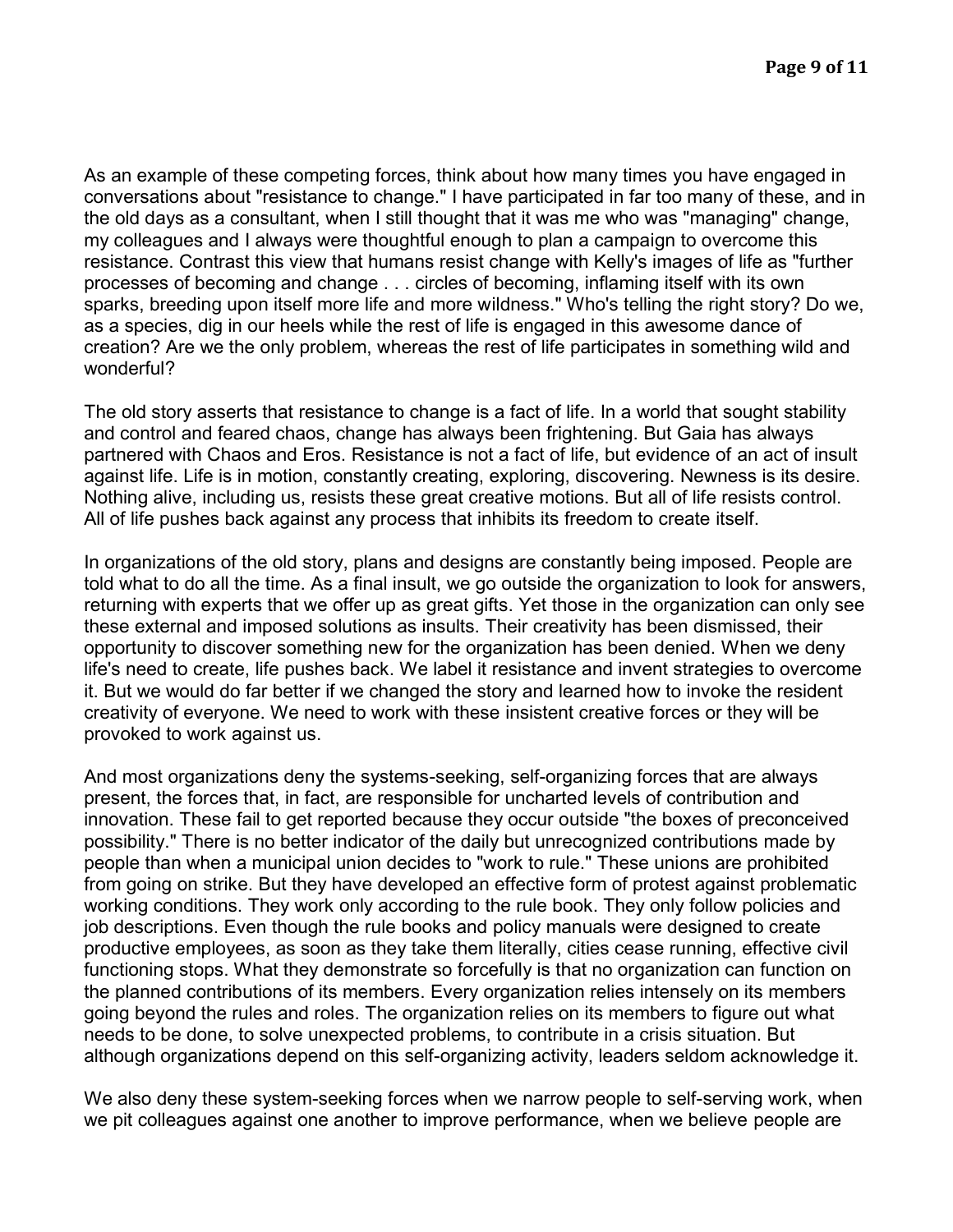most strongly motivated by promises of personal gain. If we deny people's great need for relationships, for systems of support, for work that connects to a larger purpose, they push back. They may respond first by embracing competition, but then lose interest in the incentives. Performance falls back to pre-contest levels, in both children and adults. In organizations driven by greed, people push back by distrusting and despising their leaders. In organizations that try to substitute monetary rewards for a true purpose, people respond with apathy and disaffection.

It is possible to look at the negative and troubling behaviors in organizations today as the clash between the forces of life and the forces of domination, between the new story and the old. Once we realize that we cannot ever extinguish these creative forces, that it is impossible to deny the life that lives in our organizations, we can begin to search for new ways of being together.

We who live in the new story can help others understand themselves differently by the way we are with them. We can trust their humanness; we can welcome the surprises they bring to us; we can be curious about our differences; we can delight in their inventiveness; we can nurture them; we can connect them to one another. As Gaia has trusted us, we can trust them to create wisely and well. We know they have the best interests of our organization and our community at heart; we know they want to bring more good into the world.

We who hold this story feel both its beauty and its promise. What might we create if we lived our lives closer to the spirit of life? What might our organizations accomplish if they trusted and called on that spirit? I want us to be telling this story in every organization we engage with. When we hear the old story, from a boss, a counselor, a politician, I want our voices to emerge with what we know to be true. I want us to stop being persuaded away from the deeper realities we know. I want us to feel the new sanity that we hold within us, and to give it voice.

We have been given a new story. When it is time for a new story to emerge, holding onto the past, whether from self-doubt or fear, only intensifies our dilemma. We experience daily the failures of the old story, and if no one voices an alternative, we descend into a profound sense of lost.

So what is asked of us, the tellers of the new story, is our voice and our courage. We do not need to create a massive training program, a global-wide approach, a dramatic style. We only need to speak our story when we are with others. We need to break our silence and share the Gaian vision we have come to know.

If this story has been given to you, it is time to tell it, wherever you are, to whomever you meet. Brian Swimme compares our role to that of the early Christians. They had nothing but ". . . a profound revelatory experience. They did nothing-nothing but wander about telling a new story." As with these early believers, we need only become wanderers, telling our new story. Yet through our simple wanderings, we will "ignite the transformation of humanity."

And Swimme leaves us with this promise (from *Evolution Extended*, Connie Barlow Ed., MIT Press, 1994, p 297):